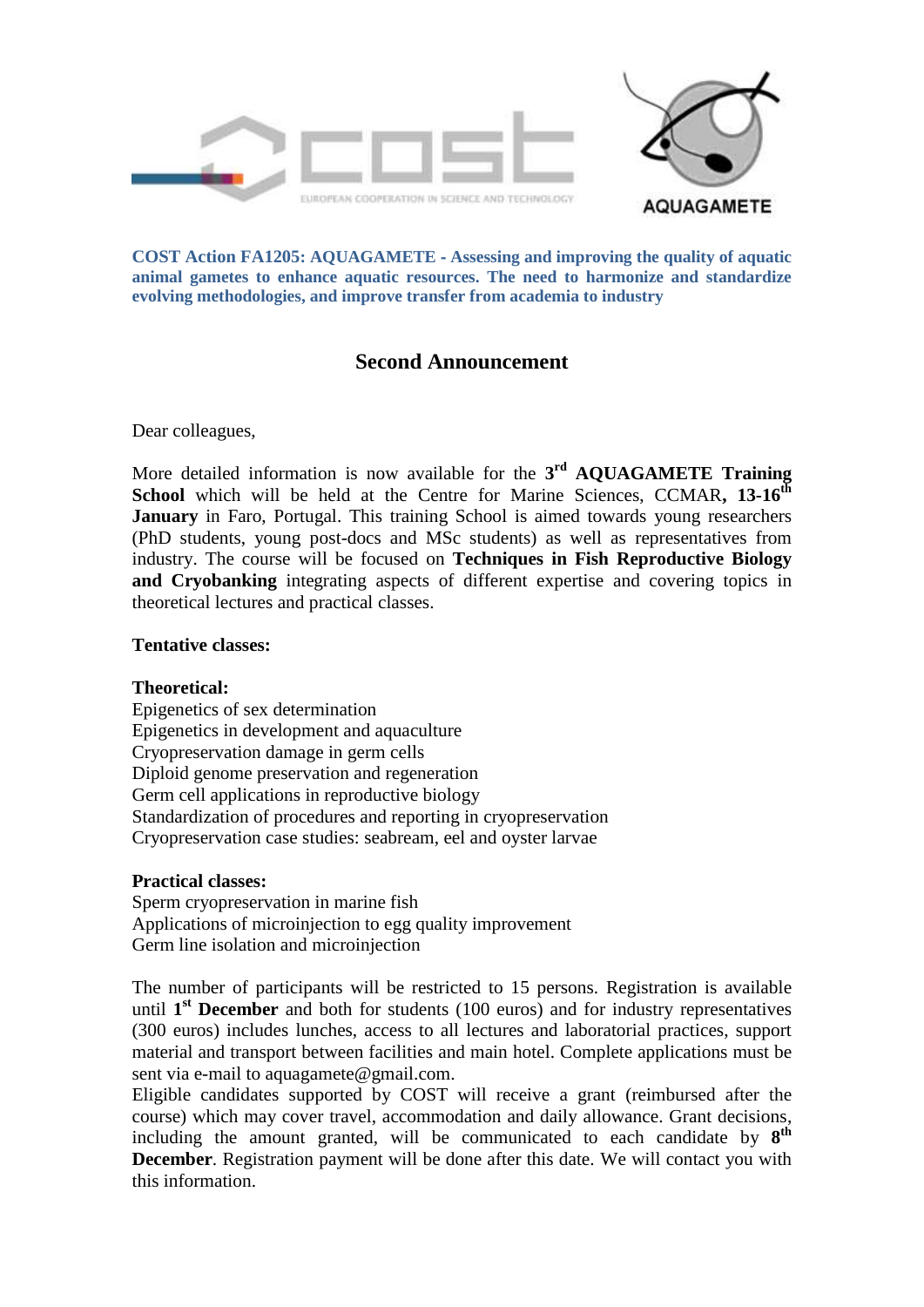For more detailed information please contact Pepa Bayarri [\(aquagamete@gmail.com\)](mailto:aquagamete@gmail.com) or Elsa Cabrita [\(ecabrita@ualg.pt\)](mailto:ecabrita@ualg.pt).

## **Applications should include:**

- Application form;
- Short *Curriculum Vitae* in the area (only for students);
- Motivation letter for participating in the training school, which should indicate the academic/professional status of the applicant;
- Letter of recommendation from the applicant's supervisor or employer
- Financial support justification (brief explanation of expected travel costs derived of the attendance to the Training School)

### **Local information and organization:**

The course will be organized by the Aquaculture Research group from CCMAR and will be held at the facilities of the University of Algarve. There will be a bus available from the hotel Faro, downtown to the University (around 6.7 km) in the morning and after finishing the classes.

# **How to arrive to Faro?**

## **By plain:**

- **Directly to Faro.** There are several low cost companies operating to this destination.
- Via **Lisbon (Portela airport)** and then taking a train at **Oriente station** directly to Faro (3 h) or a flight connection Lisbon-Faro.
- Via **Seville** and then taking a bus to Faro.

Train schedule can be checked at [www.cp.](http://www.cp/)pt

# **Where to stay in Faro?**

**Hotel Faro** (4 stars) Web: [www.hotelfaro.pt](http://www.hotelfaro.pt/) rates:  $57 \epsilon / 67 \epsilon$  (single/double with buffet breakfast included)

**Hotel Eva** (4 stars) Web: hotel-eva-faro.h-rez.com rates: 68€ /78€ (single/double with buffet breakfast included)

**Hotel Santa Maria** (3 stars) Web: [www.hotelsantamaria.pt](http://www.hotelsantamaria.pt/) rates: 39€ (single or double, breakfast not included)

## **Hospedaria São Filipe**

Email:geral@guesthouse-saofilipe.com Web: [www.guesthouse-saofilipe.com](http://www.guesthouse-saofilipe.com/) rates:  $31 \text{ E}/36 \text{ E}$  (single/double room)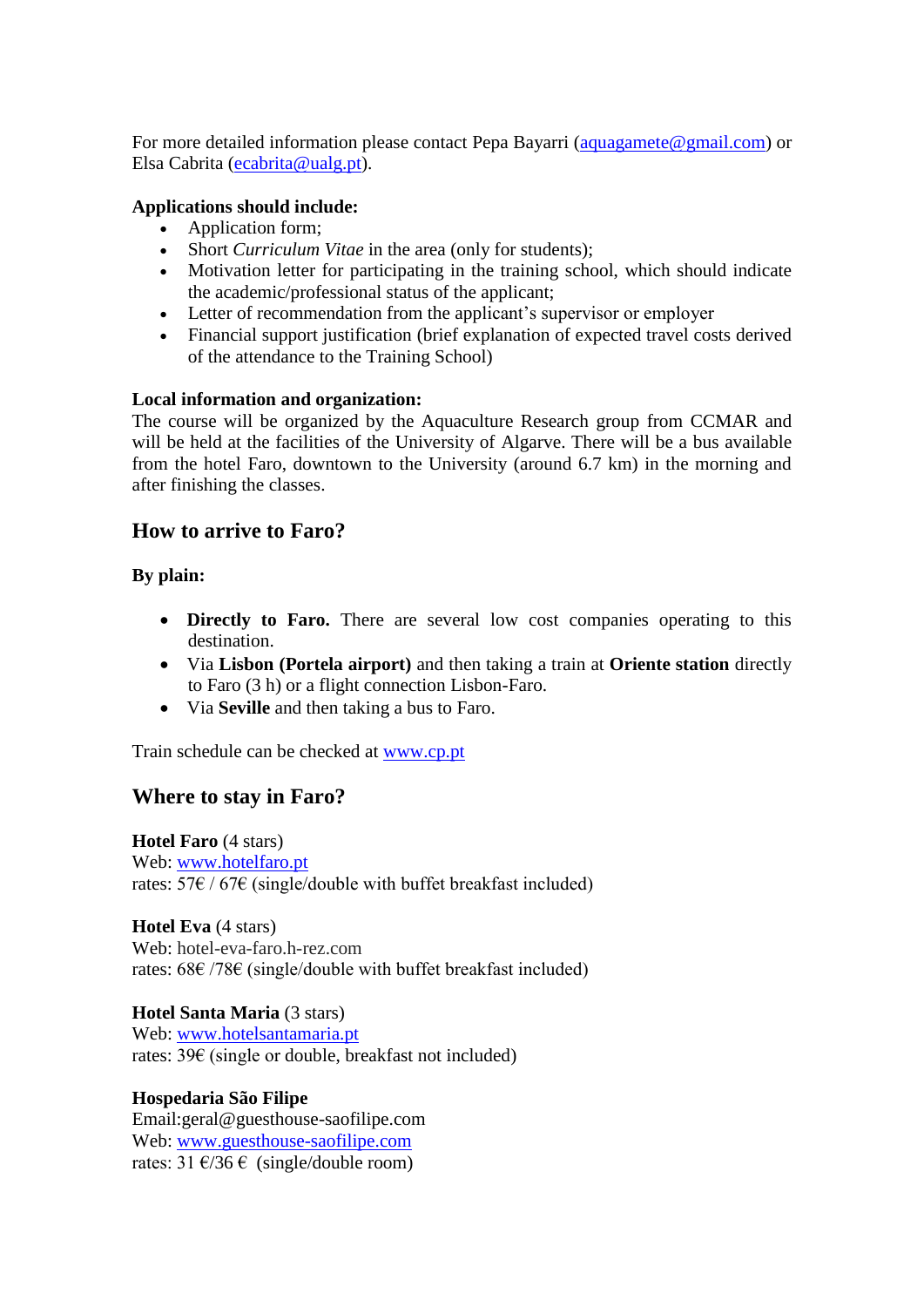## **Hotel Dom Bernardo**

Email :reservas@hoteldombernardo.com Web: [www.hoteldombernardo.com](http://www.hoteldombernardo.com/) rates:  $33 \text{ } \in/39 \text{ } \in \text{(single/double)}$ 

### **Hostel Residencial Sun Algarve**

Email:reservas@residencialalgarve.com Web: [www.residencialalgarve.com](http://www.residencialalgarve.com/) rates:  $32 \text{ E}/40 \text{ E}$  (single/double)

### **Casa d'Alagoa - Faro Hostel**

Email: farohostel@gmail.com Facebook<http://pt-br.facebook.com/hostelcasadalagoa#!/hostelcasadalagoa?sk=info>

### **Bed and Breakfast Azothea**

Facebook:<https://www.facebook.com/Azotheabnb> rates: 30 euros single or double

All prices are indicative and were consulted by internet, expect for hotel Eva and Hotel Faro where we agreed a special price.

### **Transportation to the University**

Daily transportation will pick student at the Hotel Faro and leave them at the University facilities each morning and for returning.